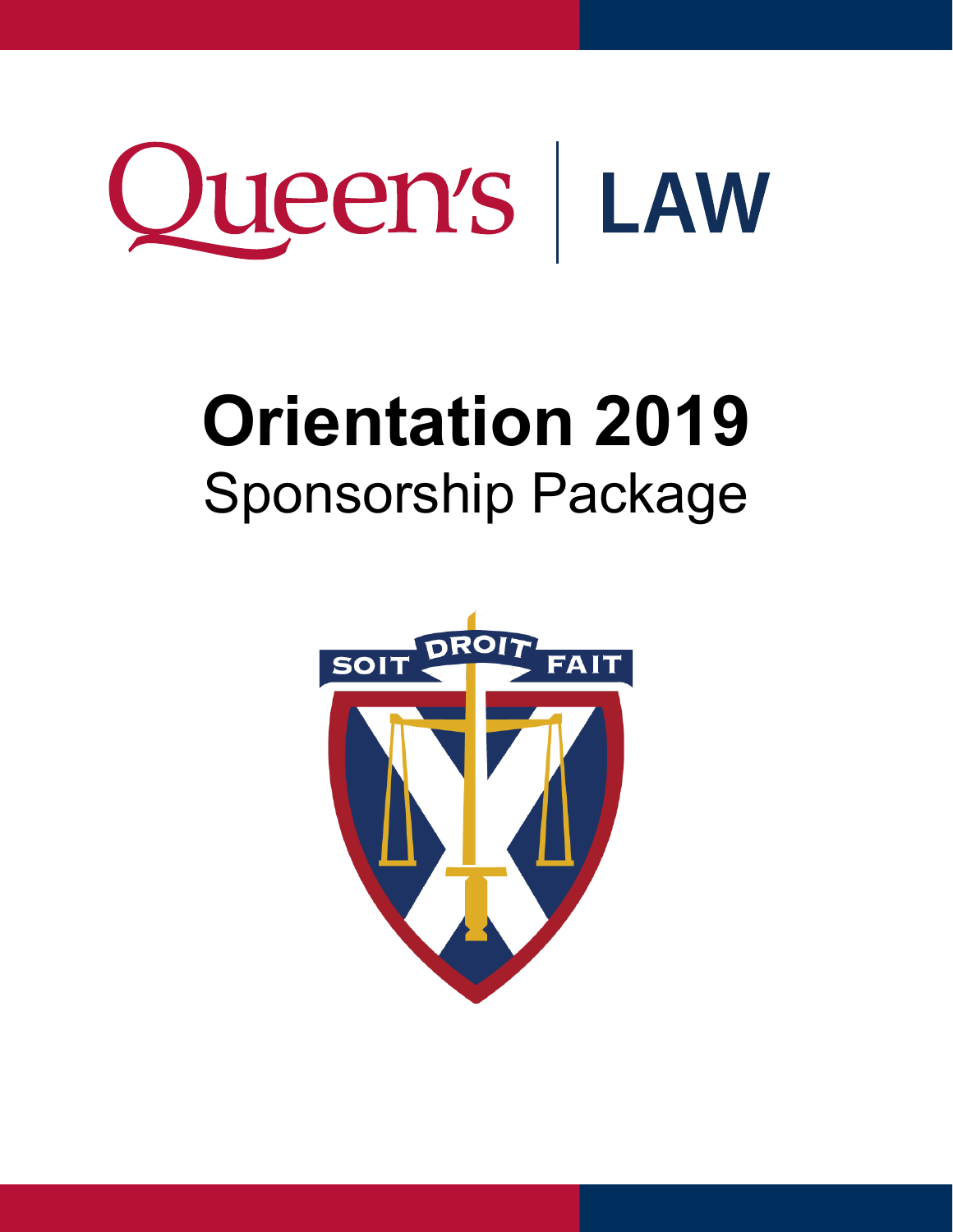Queen's Law Orientation 2019 is set to take place this fall in Kingston, Ontario. Orientation is one of the most important events for first-year students at Queen's Law. Every year, our sponsors play an integral role in Orientation. Through your generous contributions we are able to offer all of the exciting events that make Queen's Law Orientation great. Our program enables sponsors to be involved with the Queen's Law community and to make a lasting impression on the incoming class.

### **BENEFITS OF SPONSORSHIP**

Early-exposure allows increased awareness of your firm to the student population at Queen's Law including approximately 200 incoming 1L and 45 2L students throughout Orientation week.

#### **SPONSOR RECOGNITION**

All sponsors receive recognition of their donation through:

- ∗ Name and logo on the back of Orientation t-shirts
- ∗ Signage at sponsored events
- ∗ Recognition on the Orientation Website
- ∗ Promotion of sponsorship through social media
- ∗ Printed recognition in the Orientation Welcome Packages
- ∗ Opportunity to include swag as part of the Orientation Welcome Packages

Sponsorship may be used for venue rental, food, non-alcoholic refreshments, prizes, transportation, and equipment rentals.

## **SPONSORSHIP OPPORTUNITIES**

• **ORIENTATION SPONSOR | \$1,500**

Events, sessions and activities are planned throughout Kingston during Orientation week for new incoming students. These sponsors will not be tied to one specific event, but will be associated with the entire week.

- **TRIVIA NIGHT SPONSOR | \$2,000** (X1 SPONSOR at \$2,000 FIRST COME, FIRST SERVED) Teams will face some friendly competition when they are challenged to a few rounds of trivia covering a wide variety of topics.
- **KARAOKE NIGHT SPONSOR | \$2,000** (X1 SPONSOR at \$2,000 FIRST COME, FIRST SERVED) Karaoke Night is a longstanding tradition for Queen's Law! Students, staff and Faculty show off their vocal talents at a popular local pub, serenading their peers with Top 40 hits.
- **BOAT CRUISE SPONSOR | \$2,500** (X2 SPONSORS at \$2,500 each FIRST COME, FIRST SERVED) Teams will enjoy a two-hour long boat cruise where they will mingle with their fellow classmates. The Cruise provides students with the opportunity to explore a unique and beautiful part of their (new) city.
- **GALA SPONSOR | \$3,000** (X3 SPONSORS at \$3,000 each FIRST COME, FIRST SERVED) To celebrate the end of Orientation Week and the beginning of law school, this formal event will be hosted at a beautiful Kingston venue. Students will dress up for a night to remember!